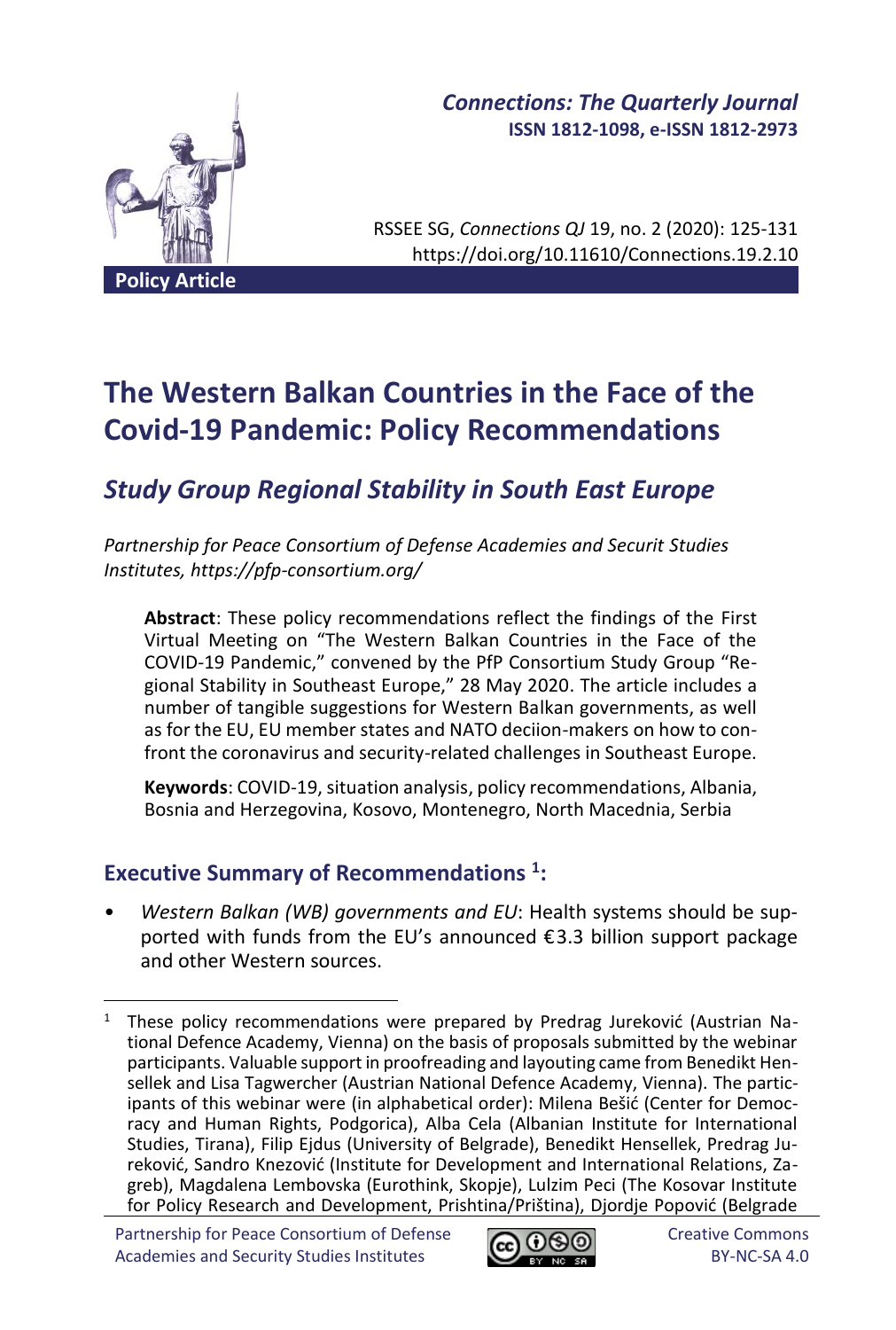#### RSSEE SG, *Connections QJ* 19, no. 2 (2020): 125-131

- *WB gov.*: Public funds dedicated to the crisis to be used transparently and any opportunities for corruption to be curtailed.
- *WB gov., EU and Regional Cooperation Council (RCC)*: The less nationalistic regional climate should be used as a starting point for structured regional cooperation in the fight against the pandemic, which should also be promoted by the EU Commission and the RCC in Sarajevo.
- *WB gov.*: The clear separation of executive and legislative powers should be restored. Decisions by the constitutional courts relating to COVID-19 measures should be implemented and the monitoring role of ombudspersons and NGOs respected.
- *EU and other international stakeholders*: The independence of the judiciary should be further strengthened, with special attention given to the use of public funds during the crisis. Any misuse of public funds by politicians during the crisis should be publicly condemned, as should any other individuals involved.
- *EU and OSCE*: Election monitoring should be intensified as well as the commitment to free media coverage in light of upcoming parliamentary or local elections.
- *EU Special Representative (EUSR) for the WB*: The EUSR should engage proactively in order to demonstrate a serious interest in the region's democratic development and to contribute to constructive conflict resolution within and between the individual WB countries.
- *EU*: A more accountable and dynamic integration policy vis-à-vis the entire WB should be started. A visa-free regime should be granted to Kosovo without further delay.
- *EU*: Contradictory signals within the EU on important issues of peace consolidation should be avoided (e.g., Josep Borrell and Miroslav Lajčák on Kosovo).
- *EU and US*: A clear common EU-US line on the Belgrade-Prishtina/Priština dialogue and other core topics of regional consolidation should be restated.

# **Situation Analysis**

Despite a moderate course of COVID-19 in the WB to date, the epidemic has revealed blatant weaknesses in the resilience of regional health systems. The crisis showed that there is a severe shortage of medical protective equipment and equipment for intensive care in the region. In both areas, there is a high degree of dependence on foreign actors. There was a lack of preventive plans and measures concerning a pandemic. In view of the low resilience of the healthcare systems, a moderate course of COVID-19 in the WB could only be achieved

Fund for Political Excellence), Denisa Sarajlić (Independent Consultant, Sarajevo) and Marcel Szalai (PfP Consortium Operations Staff, Garmisch-Partenkirchen).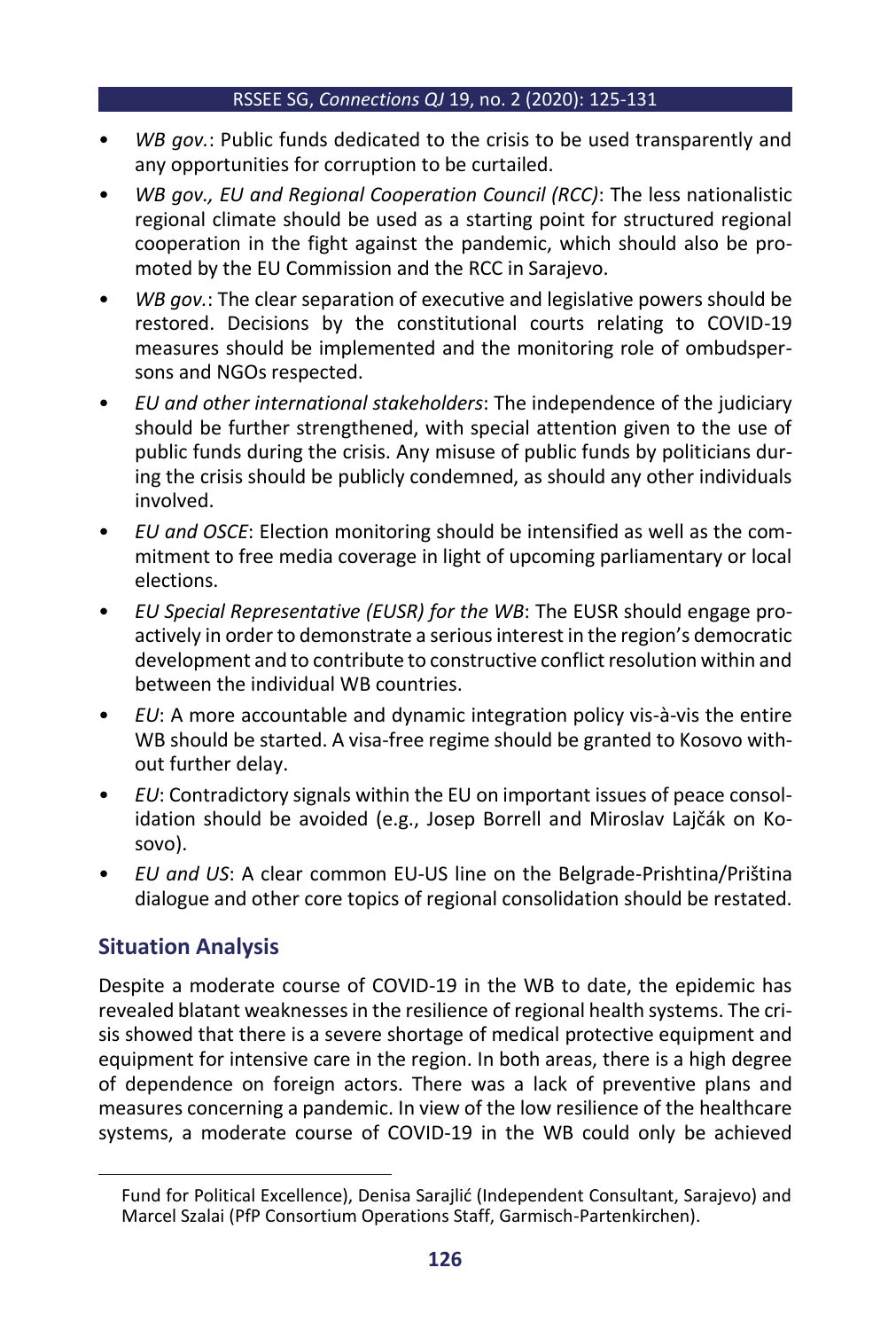through rigorous curfews. They were based on partly authoritarian and nontransparent decisions of politicians, bypassing parliaments and their constitutional rights.

For example, a state of emergency in Serbia was proclaimed in an unconstitutional way with the false claim that parliament was not able to meet. The rule of law and separation of powers were almost completely abolished in most of the WB countries during the peak of the crisis. According to regional Think Tanks and human rights organizations, this was followed by many examples of human rights violations – such as a disproportional limitation of the freedom of movement, violation of media freedoms, and of the right to a fair trial. Even though the rigorous measures were eased again from May onwards, there is concern that authoritarian structures could remain in force after the end of COVID-19. The pandemic is therefore expected to further lower democratic standards in the parliamentary or local elections planned for this year in Bosnia and Herzegovina (BiH), Montenegro, Serbia, and North Macedonia.

However, similar to what happened during natural disasters, the WB states have shown during the pandemic that they are fundamentally capable of putting aside nationalistic antagonisms during crises. An encouraging sign in this respect was the cooperation between medical institutions from Serbia and Kosovo during the peak of the Corona crisis. The pandemic should not be used as an excuse to further delay the EU enlargement process. Thus, the EU's "green light," received by Albania and North Macedonia at the end of March, concerning a start to negotiations on membership, and the appointment of a special EU envoy for the WB should be utilized to make the integration process more dynamic and to re-strengthen ties between the WB and the EU.

Otherwise, multi-vectoral influences (Russia, and especially China) on the WB with possible negative influences on regional consolidation could increase still further. Against all empirical facts, the Serbian leadership presented China as the main international supporter during the Corona crisis, despite the EU's 3.3 billion euro support package for the WB. Another factor is the absence of a joint EU-US strategy *vis-à-vis* important consolidation issues, such as the normalization of relations between Serbia and Kosovo.

## **Policy Recommendations**

#### *With reference to Albania*

- *Albanian gov.*: Investments should be made to keep the medical staff in the country. The measures should go beyond simple pay rises.
- *Albanian gov*.: In the light of a possible new pandemic, the regulations pertaining to the crisis should be made fully coherent and transparent in order to prevent confusion and ensure compliance.
- *Donors*: As Albania is among the five poorest countries in Europe, it should be assisted with medical and personal protective equipment, training, and all other forms of medical assistance.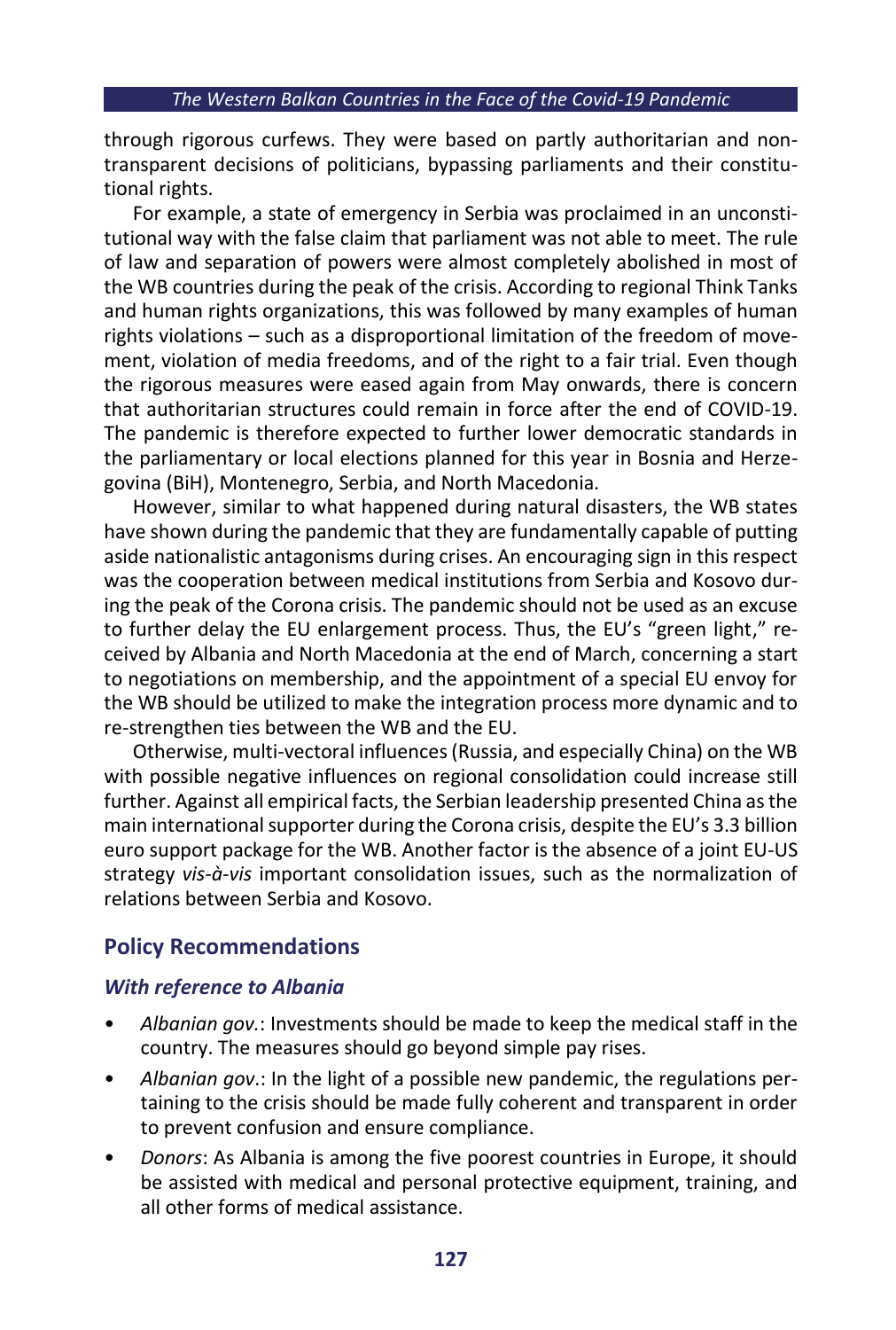#### RSSEE SG, *Connections QJ* 19, no. 2 (2020): 125-131

- *Albanian gov.*: Authoritarian and non-transparent measures should be refrained from, e.g., the illegal demolition of the National Theatre and the disproportionate use of force by parts of the police against protesters.
- *Albanian political parties*: Ways should be found to generate bipartisan consensus for electoral reform, which is the main condition for the intergovernmental conference with the EU (without which the "green light" for negotiations means nothing).
- *Albanian gov. and opposition*: The pandemic and the concomitant measures should not be used as an excuse for the continued absence of a Constitutional Court and a working High Court.

## *With reference to BiH*

- *BiH Council of Ministers*: A more robust role in determining policies during the pandemic should be assumed; there should be coordinating efforts with lower-level authorities and international institutions. Given a possible second pandemic wave, state-level coordination should be provided to harmonize measures in each state entity and the Brčko District.
- *Parliamentary Assembly of BiH*: A subordinate role during the pandemic should not be accepted. There should, therefore, be continuous sessions throughout the crisis and meetings on a regular basis.
- *BiH institutions*: The existing plan on reacting to the pandemic in BiH should be revised and updated, based on the experiences during the current COVID-19 crisis. The plan needs to include specific coordination and communication measures in order to avoid confusion and lack of clarity.
- *BiH institutions*: Mechanisms to fight corruption should be strengthened, especially regarding public procurement. The cases of corruption, which have arisen during the pandemic, should be processed as efficiently and as effectively as possible in order to restore public trust in institutions.
- *BiH institutions*: Measures designed to minimize any danger to public health should be applied consistently and without exceptions, as was the case with some religious institutions during the pandemic.
- *Entity authorities*: Recommendations of the Constitutional Court of BiH (Decision AP 1217/20, 22 April 2020) should be taken into account in determining future measures that limit freedom of movement in case a state of emergency needs to be declared again.<sup>2</sup>
- *BiH institutions*: An environment conducive to free media in line with basic democratic principles should be created. In this respect, the recommenda-

<sup>&</sup>lt;sup>2</sup> The Constitutional Court concluded that there had been a violation of the Freedom of Movement under Article II(3)(m) of the Constitution of Bosnia and Herzegovina and Article 2 of Protocol No. 4 to the European Convention for the Protection of Human Rights and Fundamental Freedoms in relation to the prohibition of movement of persons under 18 years and over 65 of age on the territory of the Federation of BiH.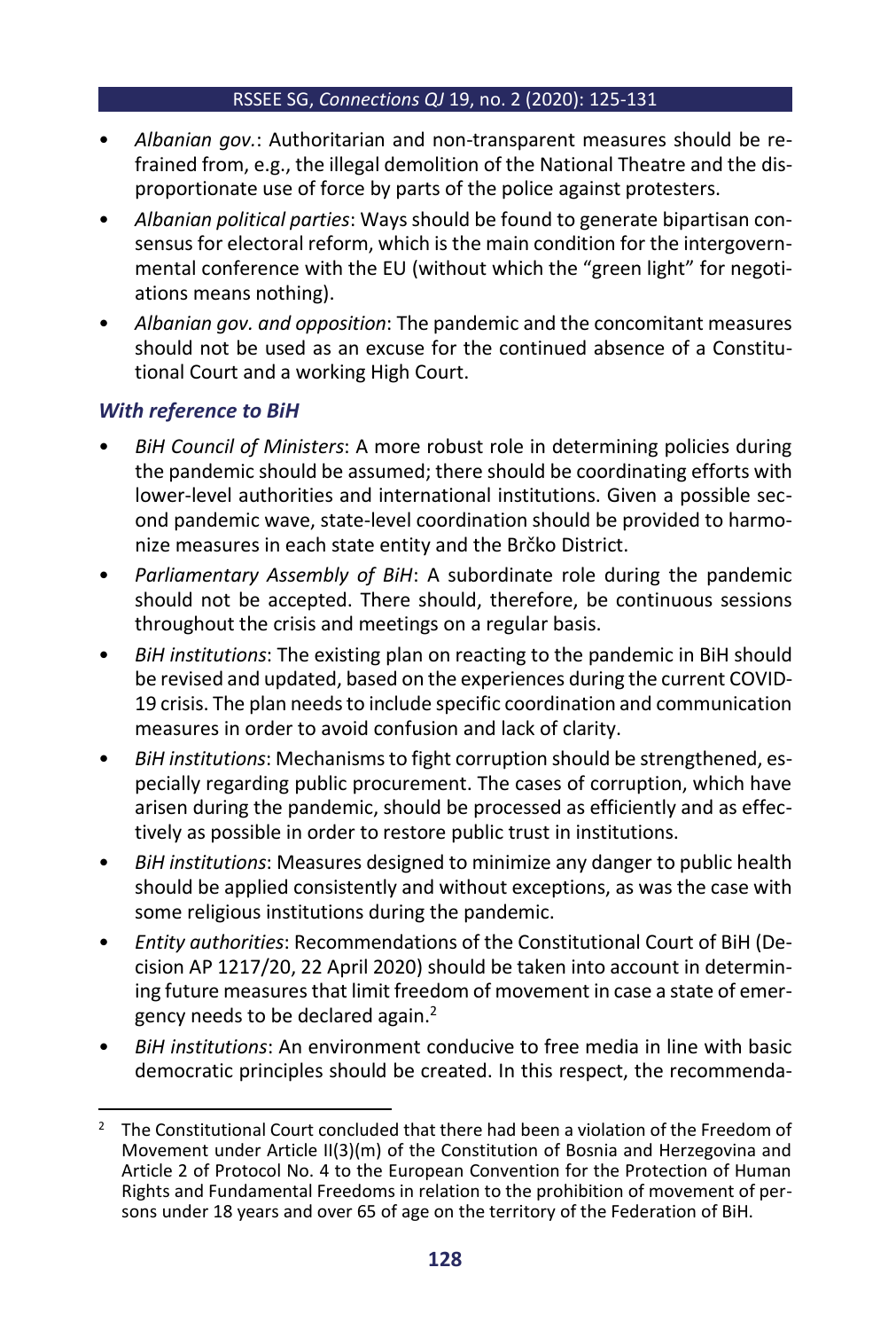#### *The Western Balkan Countries in the Face of the Covid-19 Pandemic*

tions of the Human Rights Ombudsman of BiH on protecting the health of journalists should be considered.

- *BiH institutions*: Clear (written) guidance in cooperation with the Personal Data Protection Agency in BiH on the use of personal data during crises should be provided.
- *BiH institutions*: The measures for the organization of local elections in November 2020 should be adapted and the necessary funding provided. Free election campaigns and equal access to the public as defined by the Electoral Law need to be guaranteed.
- *Civil Society*: Following the pandemic, the economic and financial needs and priorities of the most vulnerable parts of the population should be determined.
- *Civil Society*: A more dynamic watchdog function during crises should be assumed, especially in regard to cases of corruption and also for the purpose of preventing human rights violations.

## *With reference to Kosovo*

- *EU*: Conflicting signals within the Union on the contradictory topic of a territorial exchange between Kosovo and Serbia should be avoided, as these produce political insecurity and increase tensions in the region.
- *EU*: Visa-free regime should be granted to Kosovo without further delay.
- *EU/US*: The clear common EU-US line on the Belgrade-Prishtina/Priština dialogue should be restated.

## *With reference to Montenegro*

- *Montenegrin institutions*: The role of parliament in scrutinizing government action should be re-strengthened and control re-exerted, in particular concerning human rights issues.
- *Montenegrin institutions*: A faster response of the Supreme Court is required regarding the contentious issue whether the governmental decisions made during Covid-19 are constitutional. This, in particular, concerns the detention of persons during the limitation of freedom of movement.
- *Montenegrin institutions*: In accordance with their jurisdiction, the Ombudspersons should use their position more proactively in the pandemic and post-pandemic period for the protection and promotion of human rights and freedoms.
- *Montenegrin institutions*: The primacy of international law over national laws should be respected, including decisions of the European Court of Human Rights, especially in the field of data protection and privacy.
- *Montenegrin institutions*: Participatory and transparent disaster response strategies should be developed. This should include close cooperation with Civil Society Organizations and the development of digital platforms to make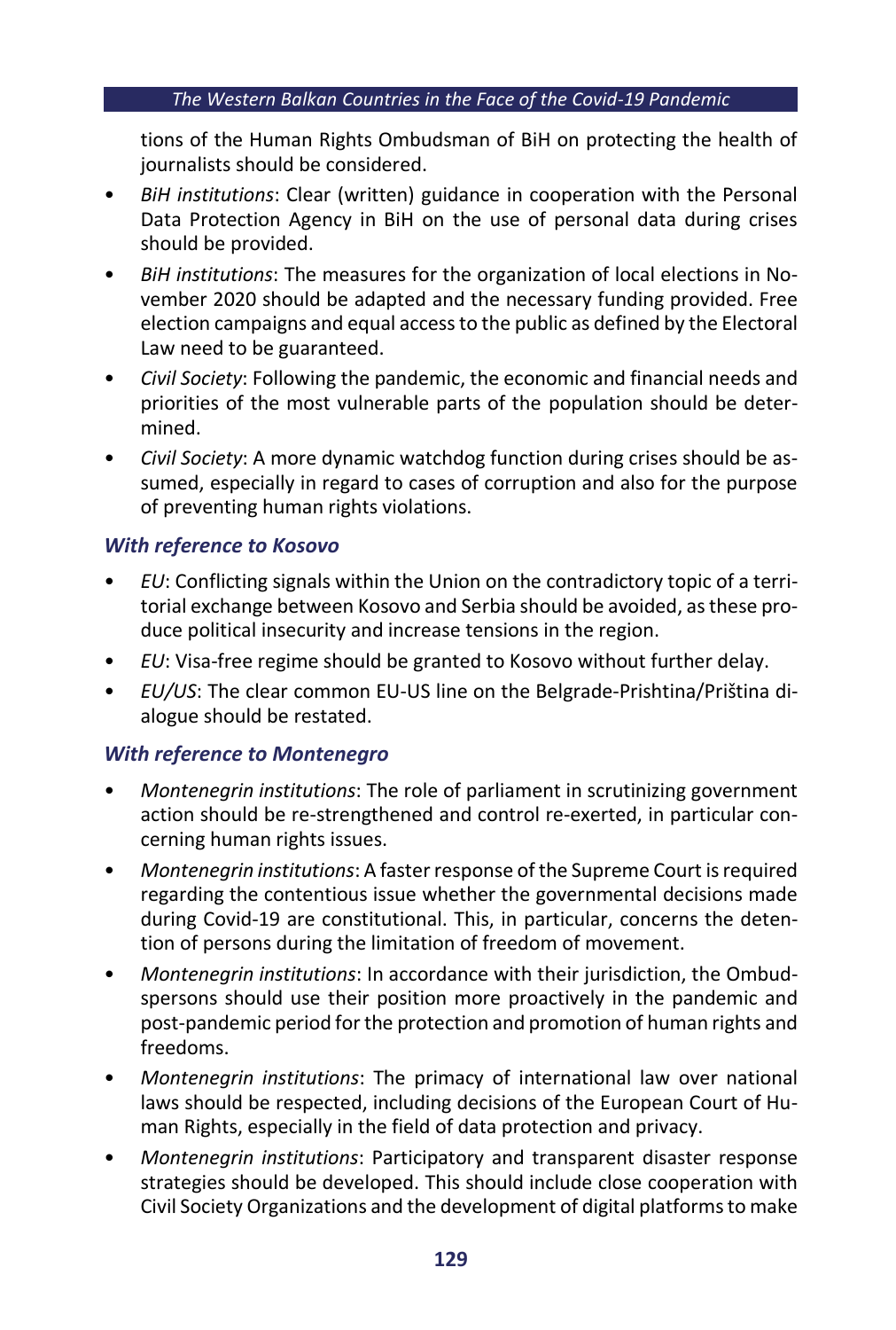#### RSSEE SG, *Connections QJ* 19, no. 2 (2020): 125-131

governmental services more accessible. Vulnerable groups, in particular, need proactive information, economic, and social support.

- *EU/OSCE*: Violations of data protection as well as privacy rights and of democratic principles should be monitored more closely.
- *EU*: The implementation of recommendations on improving the health care system in Montenegro as provided by the non-profit organization ECRI and the recommendations made by the EU Commission in its Montenegro report should be supported.

## *With reference to North Macedonia*

- *Parliament of North Macedonia*: Given the fact that a significant percentage of the governmental decrees were not directly linked with the pandemic and that many of them were judged unconstitutional, the government's decrees should be revised.
- *Institutions of North Macedonia*: Parliamentary elections should only be conducted when there is a minimal risk to public health. All political actors should refrain from using the Covid-19 pandemic for political purposes and should seek a constructive role in dealing with the crisis.
- *Institutions of North Macedonia*: An open discussion concerning the limits put on the European Convention on Human Rights during the peak of the Corona crisis in North Macedonia should be conducted.
- *Institutions of North Macedonia*: The experience with Covid-19 should be used to revise the crisis management system in order to establish an efficient and professional system with clear obligations, responsibilities, and information flow between the institutions involved, as well as protocols and standard operating procedures.
- *Institutions of North Macedonia*: Investments should be made in medical supplies, equipment, and medical staff, as well as in digital tools for schools.
- *EU/Gov. of North Macedonia*: The negotiation process with North Macedonia about membership should be started as soon as possible. The government of the candidate country should stay fully committed to European standards, the rule of law and the respect for human rights and freedoms, even in times of crises.

## *With reference to Serbia*

- *Political leadership of Serbia*: The political leadership should clearly restate that the main foreign policy goal is EU membership. Signals, such as emphasizing other power centers (e.g., China and Russia) during the Corona crisis should be avoided. Domestic and external policies should be aligned with this clear EU orientation.
- *EU Commission*: Given that Serbia is defined as an "illiberal democracy" by Freedom House, there should be much greater involvement in questions